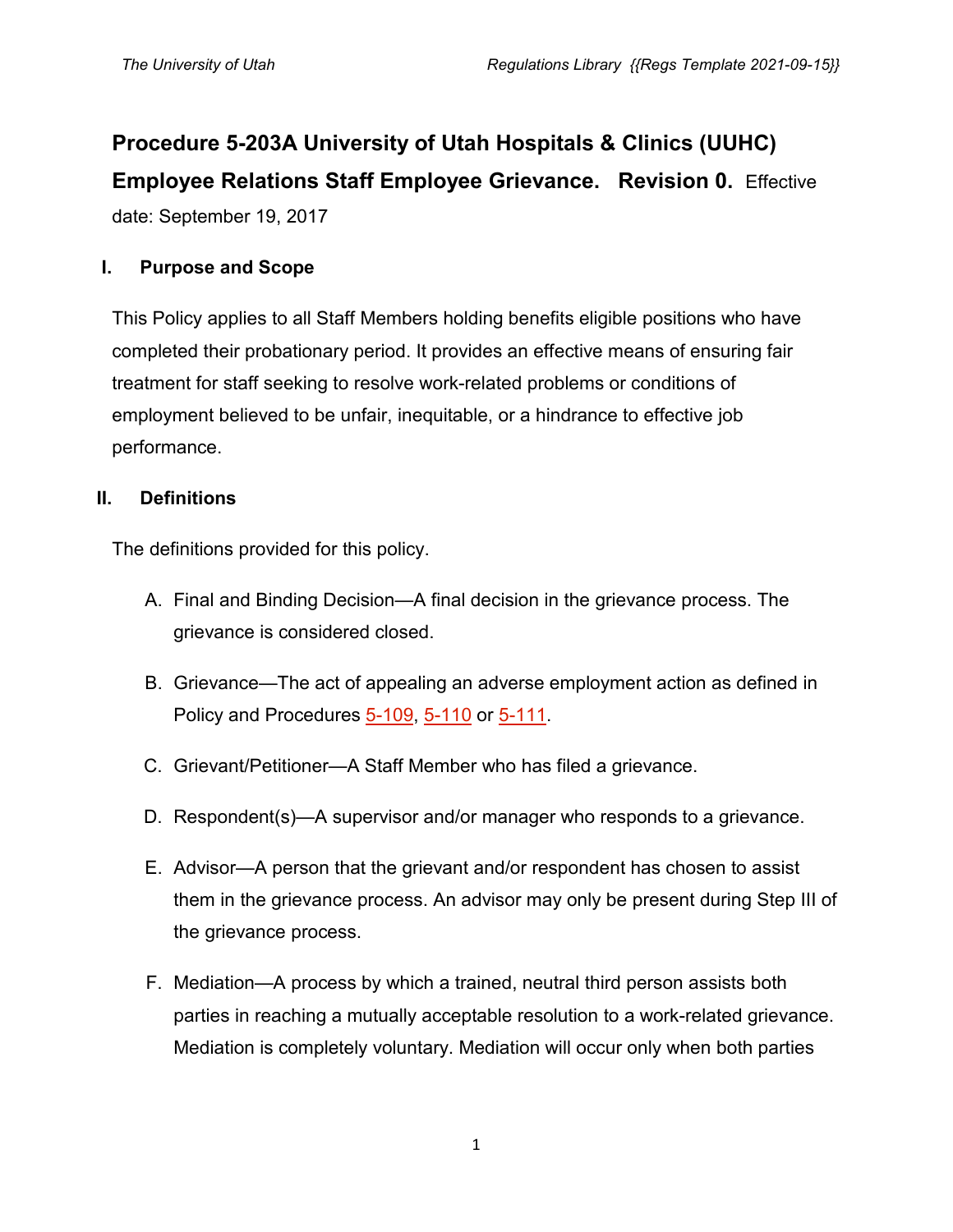willingly agree to participate. When a party is interested in exploring mediation, that party should contact the Division of Human Resources.

- G. Employment "At-will"—Staff who are "at will" do not have access to the Staff Employment Grievance process.
- H. Staff Members holding a Benefits Eligible position in the probationary period Those Staff Members hired for, or reinstated to, a Benefits Eligible position and serving a probationary period of at least six (6) months. These Staff Members are considered "at will" employees.
- I. Staff Members holding Benefits Eligible positions who have completed their probationary period —Staff Members as defined in [Policy 5-001:](https://regulations.utah.edu/human-resources/5-001.php) Employee Definitions.
- J. Temporary Non-Benefited Staff Staff as defined in **Policy 5-001**: Employee Definitions.
- K. Corrective Action—Includes Written Warning, Final Written Warning, and Suspension Without Pay, Demotion and Involuntary Termination.
- L. Adverse Employment Action Includes corrective actions, involuntary termination, separation, and reduction in force.
- M. Relevant employee definitions are defined in [Policy 5-001.](https://regulations.utah.edu/human-resources/5-001.php)

#### **III. Procedure**

- A. Complaint Procedure
	- 1. Complaint Procedures: Receipt of Complaint

Receipt by Employee Relations of a signed complaint form and statement of allegations that seeks a remedy available under Policy 5-203 commences the Step II or Step III complaint process. If Employee Relations accepts the complaint for action in accordance with Policy 5-203, Employee Relations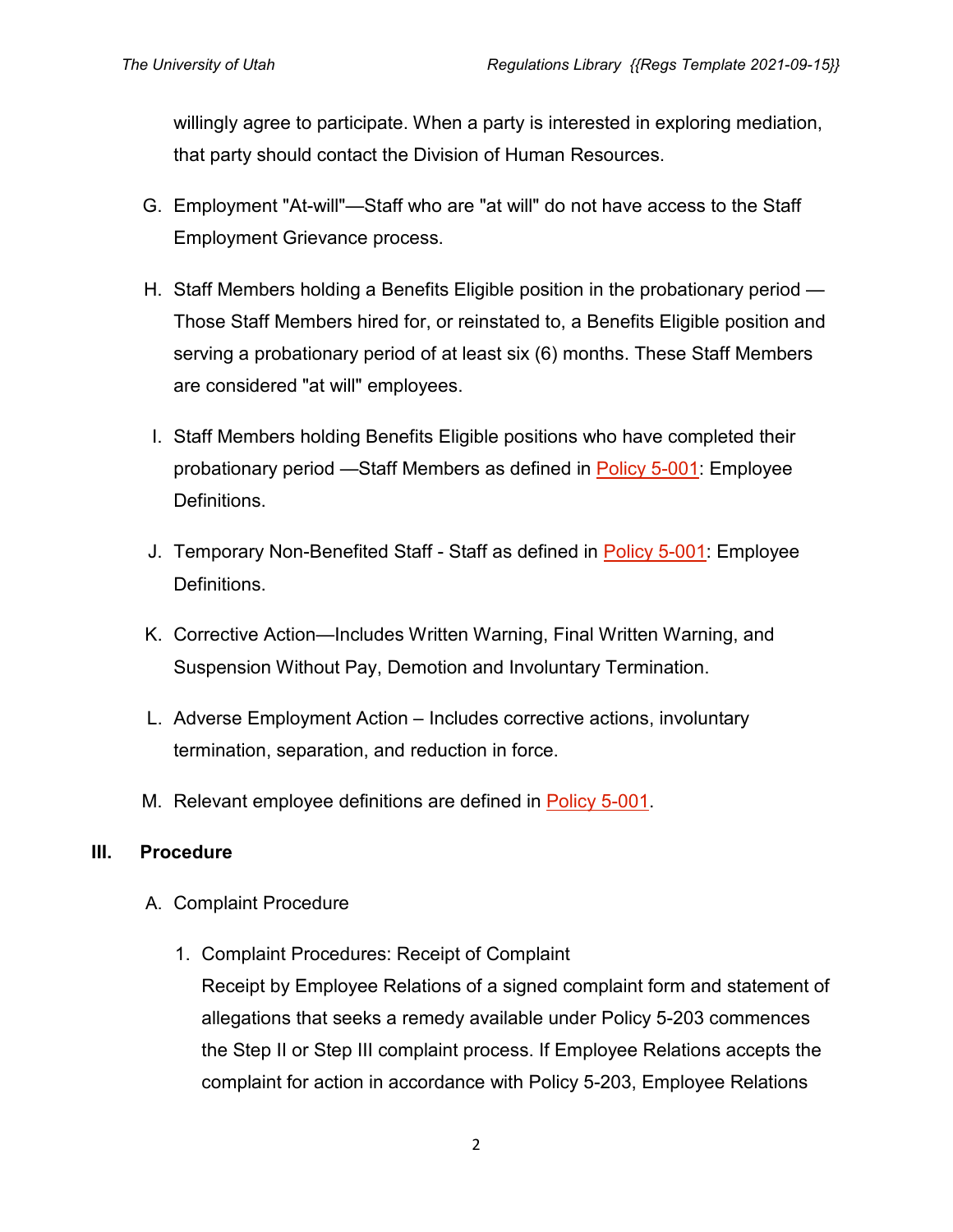shall notify the immediate supervisor and the appropriate hearing officer or higher-level manager in Step II. In Step III cases, the complaint will be provided to the immediate supervisor and either the higher-level manager or the hearing committee (once constituted). If the responding party is at a vice presidential level, another vice president will be selected as the "cognizant" vice president for purposes of this process. In cases where the President is a respondent in a case or otherwise involved in the decision being reviewed, the final decision will be made by a person designated by the Chief Human Resources Officer in consultation with the Office of General Counsel.

2. Complaint Procedures: Mediation/Negotiation

At the initial request of the parties, or at any state of the grievance process, Employee Relations may help arrange for the parties to attempt to resolve the case through mediation. Employee Relations will also advise employees of resources available to resolve workplace issues that fall outside the purview of Policy 5-111 or Policy 5-203.

3. Complaint Procedures: Step I Grievance

The employee may pursue a Step I grievance with the immediate supervisor and should notify Human Resources. The employee may also move directly to Step II. All grievances involving loss or diminution of employment go directly to Step III.

- 4. Complaint Procedures: Step II Grievance
	- a. A Hearing Officer selected from the experienced members of the Hearing Panel will conduct the hearing according to the same rules in effect for a Step III committee hearing.
	- b. The higher-level manager may choose the method for gathering and evaluating information related to the complaint as long as it is thorough and fair. For example, the manager may choose to conduct a hearing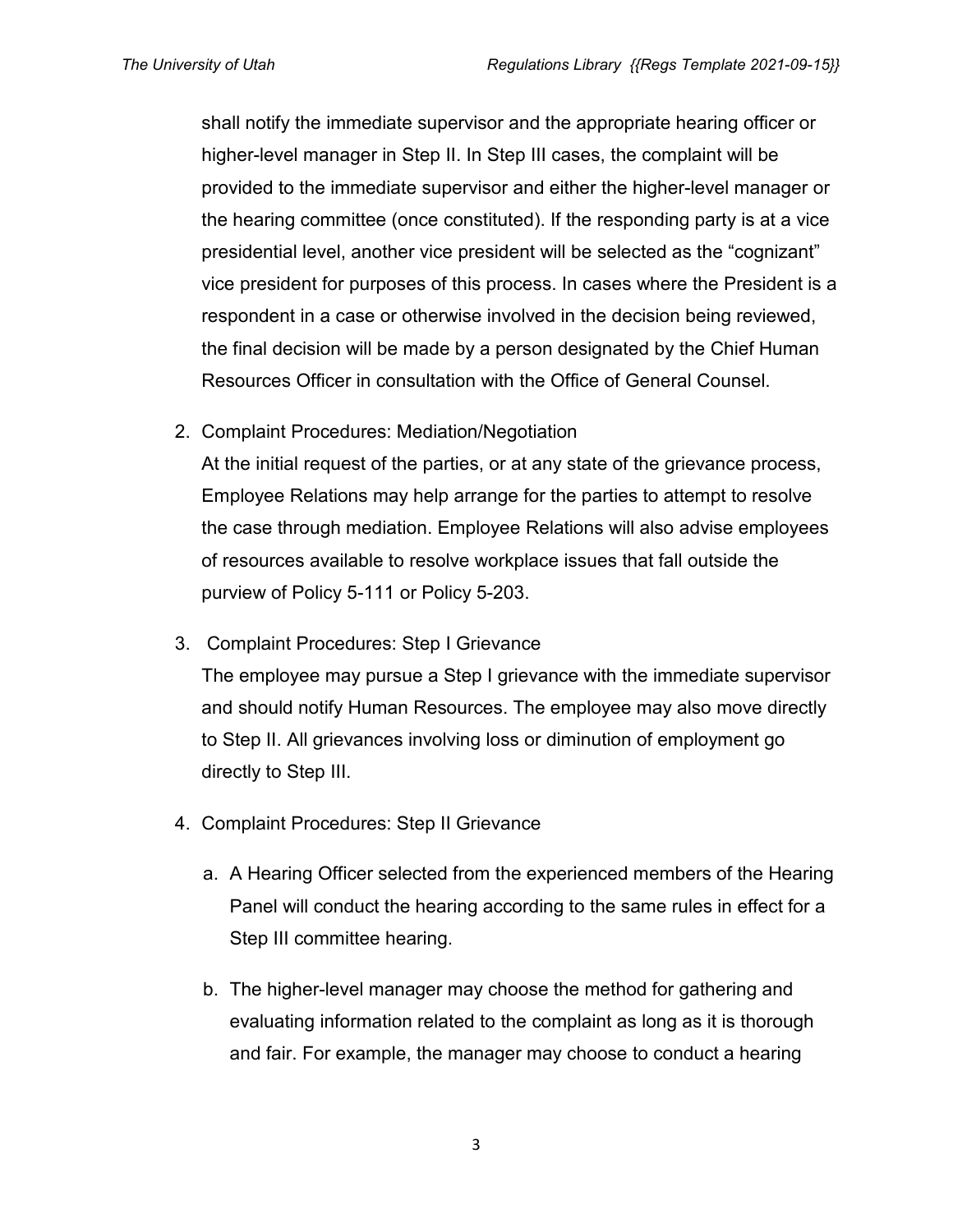which the parties and witnesses would attend or may meet with them separately.

- c. Employees who receive notification from Human Resources that they may take some "reasonable time off" to prepare for the hearing must coordinate with their supervisors to determine schedule adjustments and to assure minimal impact to department operations.
- d. Upon Completion:
	- i. Written Warnings- the decision is final and will be forwarded to the employee, the immediate supervisor, and Employee Relations.
	- ii. Final Written Warnings or Suspensions Without Pay- the parties will have the option to request final review by the cognizant vice president or designee by submitting a request to Employee Relations. Employee Relations will forward the complaint and the recommendation of the hearing officer/higher-level manager to the cognizant vice president or designee for review and final decision. The final decision should be forwarded to Employee Relations and to the parties.
- 5. Complaint Procedures: Step III Grievance Higher Level Manager Review
	- a. The higher-level manager may choose the method for gathering and evaluating information related to the complaint as long as it is thorough and fair. The manager may choose to conduct a hearing which the parties and witnesses would attend or may meet with them separately.
	- b. Employees who receive notification from Human Resources that they may take some "reasonable time off" to prepare for the hearing must coordinate with their supervisors to determine schedule adjustments and to assure minimal impact to department operations.
- B. Hearing Committee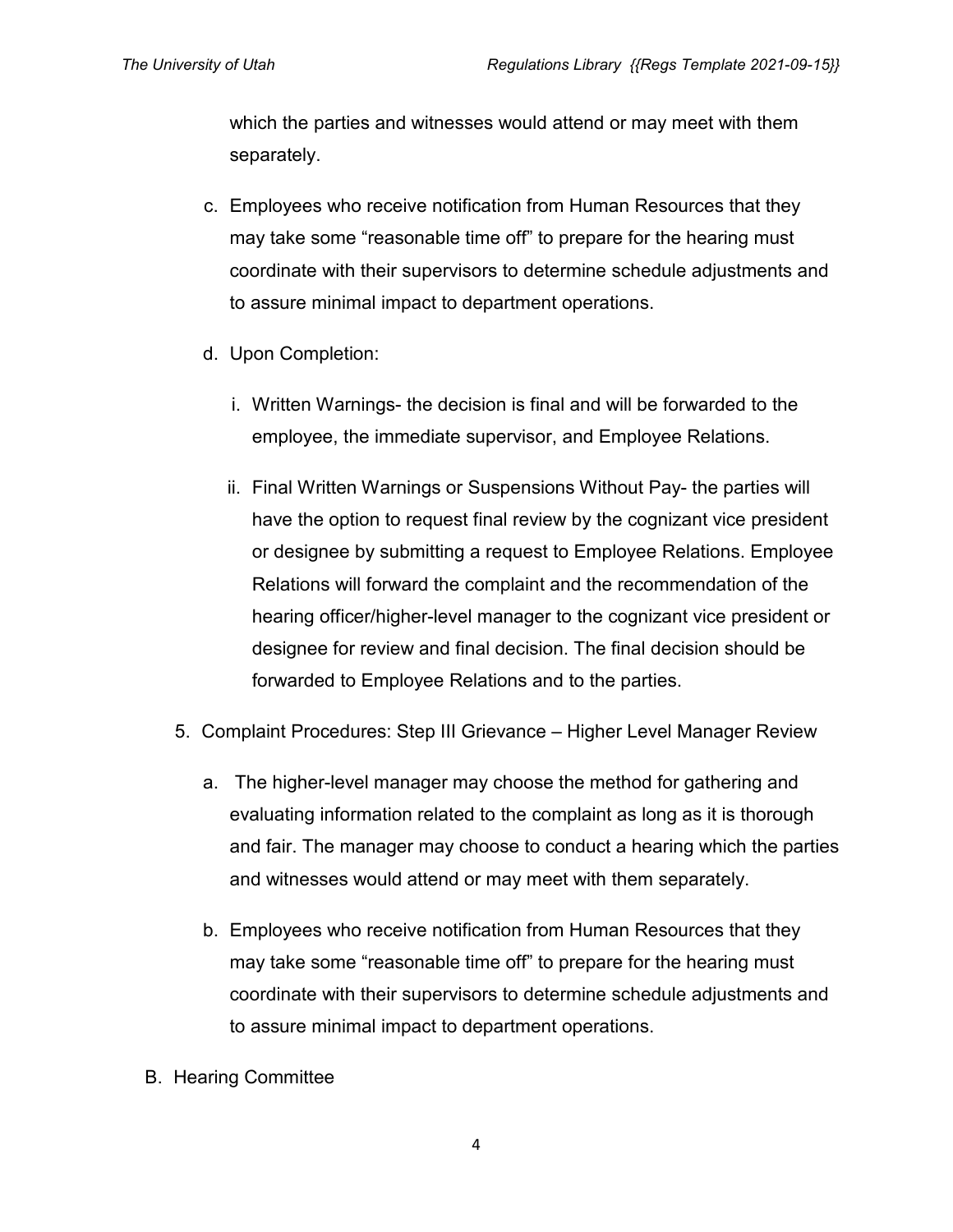- 1. Unless a complaint has been previously withdrawn, dismissed, settled, or otherwise resolved, the matter may proceed to a hearing. The employee may request a formal hearing before a hearing committee by submitting a request in writing to Employee Relations within five (5) business days of the action being appealed.
- 2. Selection of a Hearing Committee
	- a. When a timely request for a formal hearing is filed, Employee Relations shall convene a hearing committee.
	- b. The hearing committee ("Hospital Committee") shall be composed of five (5) persons, one (1) of whom will serve as the Hospital Committee Chairperson ("Chair"), plus one (1) alternate.
	- c. The Chief Hospital Human Resources Officer or designee will select the Hospital Committee members from a panel ("Panel") of qualified UUHC staff members ("Qualified Staff") and appoint one (1) of the Hospital Committee members to serve as Chair.
		- i. "Qualified Staff" means a Staff Member as defined in Policy 5-001, who is employed with UUHC, and who satisfies the following criteria:
			- 1. Has not received a Written Warning in the past five years
			- 2. Has never received a Final Written Warning
			- 3. Has worked for UUHC for at least two (2) years as a benefited staff member; and
			- 4. Is willing and able to serve on the Hospital Committee as necessary
	- d. When selecting the members of a Hospital Committee the Chief Hospital Human Resources Officer or designee shall select each member based on the following factors: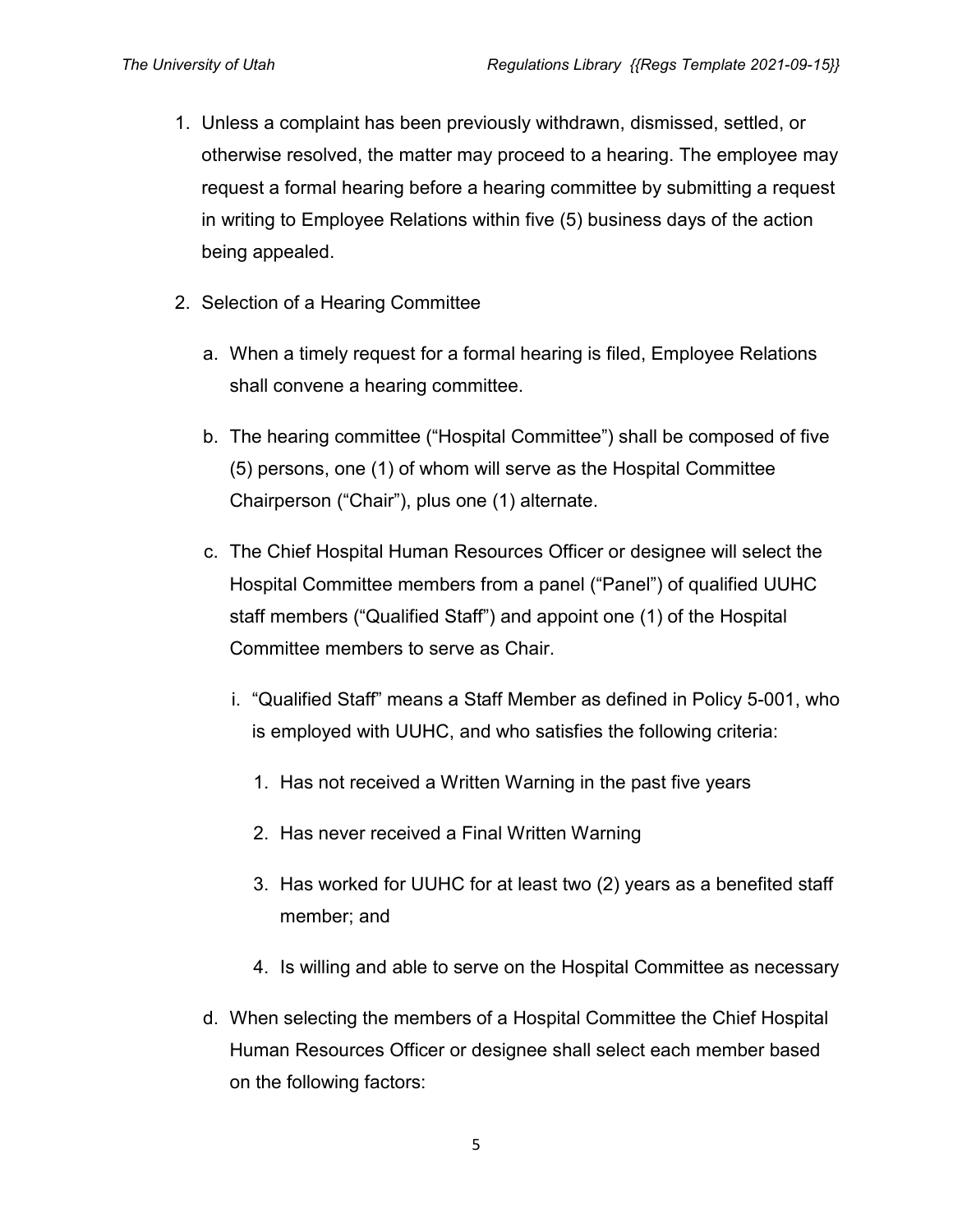- i. How often the members have served on a Hospital Committee
- ii. Whether the member has any reason for perceived or actual bias
- iii. Whether the member has any scheduling conflict; and
- iv. Provide diversity and a balance of both management and staff level employees
- e. The Chief Hospital Human Resources Officer or designee is responsible for appointing Qualified Staff to serve on the Panel. The Chief Hospital Human Resources Officer or designee will appoint Qualified Staff to serve on the Panel using the following process:
	- i. Employees shall be nominated by Managers, Directors, and Executive **Directors**
	- ii. Employees who are nominated will be evaluated by the Chief Hospital Human Resources Officer or designee to ensure that the Qualified Staff criteria is met.
	- iii. Employees will serve three (3) year terms.
	- iv. Employees may serve additional terms of three (3) years assuming they are nominated again and continue to meet the criteria for Qualified Staff.
- f. Hospital Committee members may be disqualified for good reason at the discretion of the Chief Hospital Human Resources Officer or designee.
- g. Disqualified Hospital Committee members will be replaced by the alternate Hospital Committee from the Panel as provided in section B.2 above.
- h. Once appointed, the Hospital Committee members will also serve as the Hospital Committee for any related hearing conducted by the OEO/AA.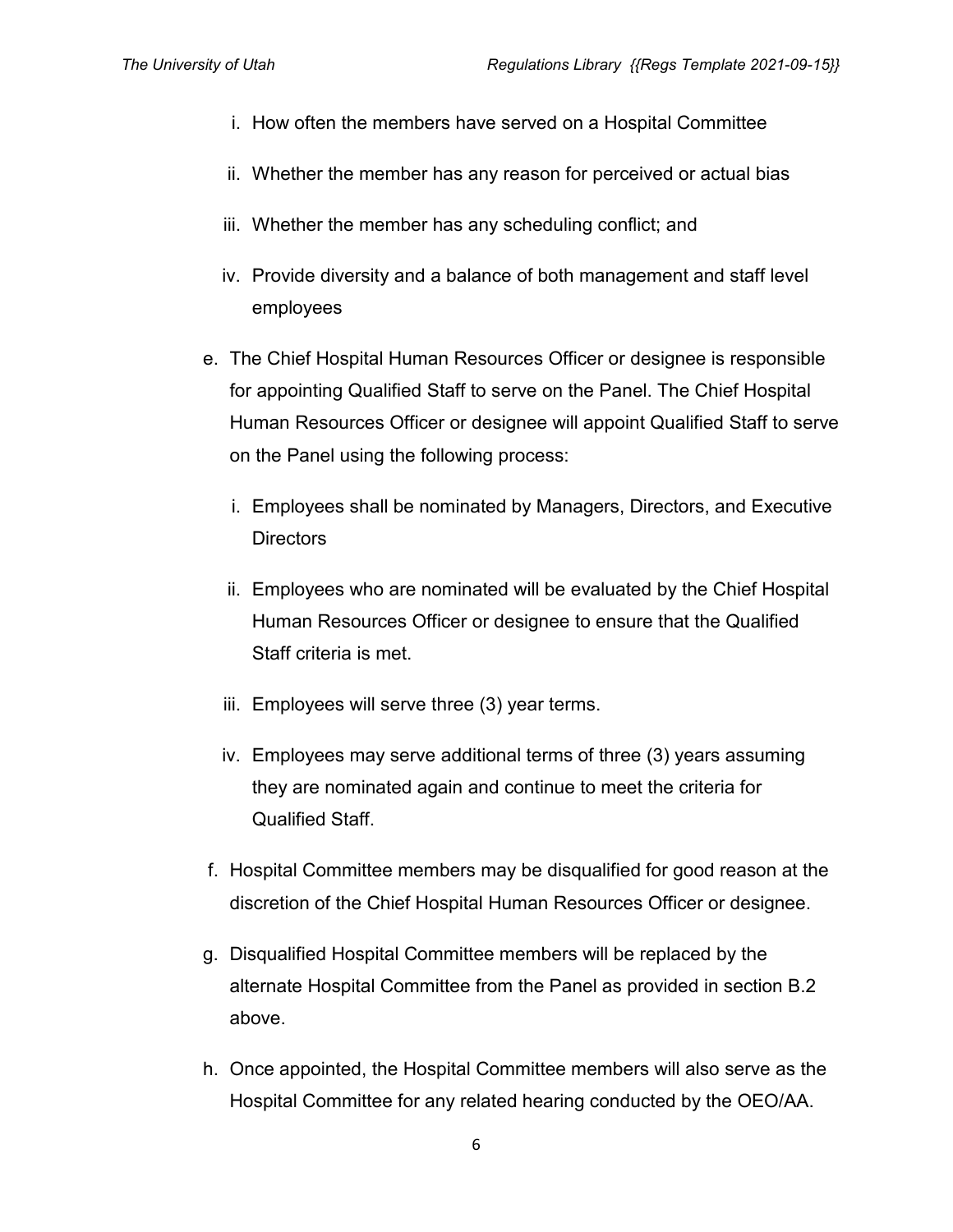#### C. Hearing Procedure

- 1. To facilitate the work of the Committee, an Employee Relations representative shall: (a) serve as the Secretary to the Committee ("Secretary"); (b) provide it with the complaint, a copy of the action being appealed, and information submitted by the parties, if any; (c) make appropriate physical arrangements; (d) give notice of the time and place of the hearing to the parties, (e) distribute the hearing procedures to the parties; (f) provide for making an electronic record of all oral testimony received and oral arguments made during the hearing; and (g) provide any other support services the Committee may request. The Secretary may not participate in the Committee's deliberations and shall have no vote.
- 2. The Committee and each party may request the appearance of witnesses at the hearing. Each party is responsible to make arrangements directly with the witnesses that the party would like to appear and to notify the witnesses of the time and place of the hearing. Neither the Committee nor the Secretary will issue subpoenas or otherwise summon or request witnesses to appear on behalf of either party. Neither party may designate or call a witness who has agreed to appear for the other party, but may instead cross-examine that witness through the Chair. No party is entitled to meet with or take a deposition of another party's witness prior to the hearing. No party is entitled to written responses to questions from another party or another party's witness.
- 3. Whenever possible, advance notice of witnesses who will appear at the hearing shall be given to all parties at least nine (9) calendar days prior to the scheduled hearing.
- 4. The Committee and each party may request the production of documentary evidence by submitting a written request to the Secretary, who shall make all reasonable efforts to provide relevant documents prior to the hearing.

7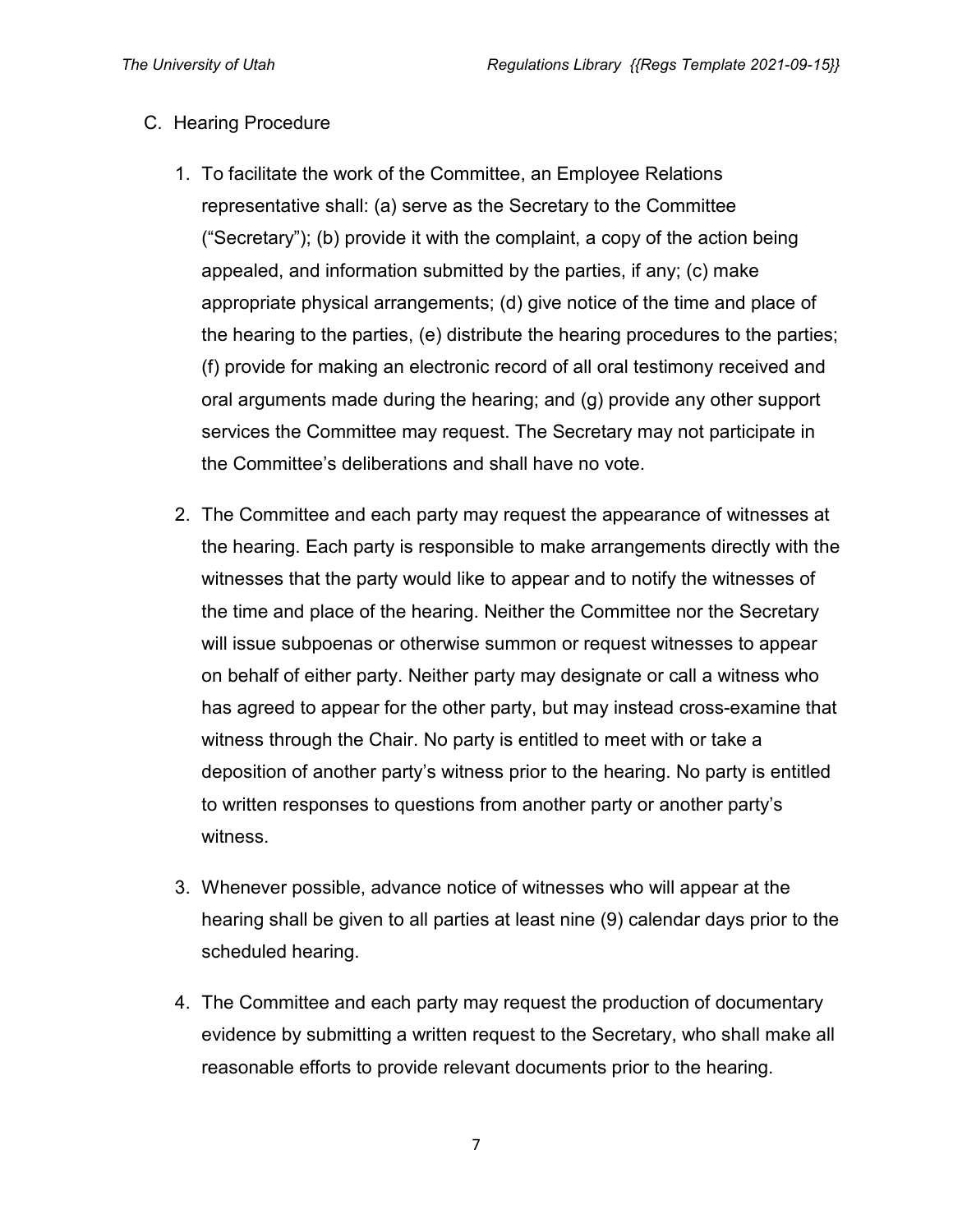- 5. Hearings will not be delayed to accommodate requests for documents through other processes, such as the process provided by the Government Records Access and Management Act ("GRAMA").
- 6. Whenever possible, all materials submitted for consideration by any party or otherwise considered by the Committee shall be made available to all parties at least nine (9) calendar days prior to the scheduled hearing. In exceptional circumstances, the Committee may allow a party to submit evidence or materials at the time of the hearing.
- 7. The parties shall be notified in writing of the date of the hearing and shall be provided with a copy of these procedures at least ten (10) calendar days prior to the hearing.
- 8. Hearings shall be closed to the public.
- 9. Both parties may be accompanied and counseled by an advisor of their choice who may be an attorney, and who may participate in the hearing as described below. The parties must notify the Committee of the advisors selected at least nine (9) calendar days prior to the hearing. Failure to do so may lead to rescheduling of the hearing.
- 10. Both parties and all witnesses will be required to provide their evidence under oath.
- 11. Both parties shall personally make narrative opening statements of their positions on the issues and the facts. Each opening statement shall also describe the relief sought. Thereafter, either the party or advisor, if any, but only one of them, shall conduct any examinations and cross-examinations and make a closing statement at the conclusion of the hearing. Each party is also required to answer all questions approved by the Chair.
- 12. At the hearing, the parties or their advisors, as determined above, shall have the right (through the Chair) to question witnesses, including the other party,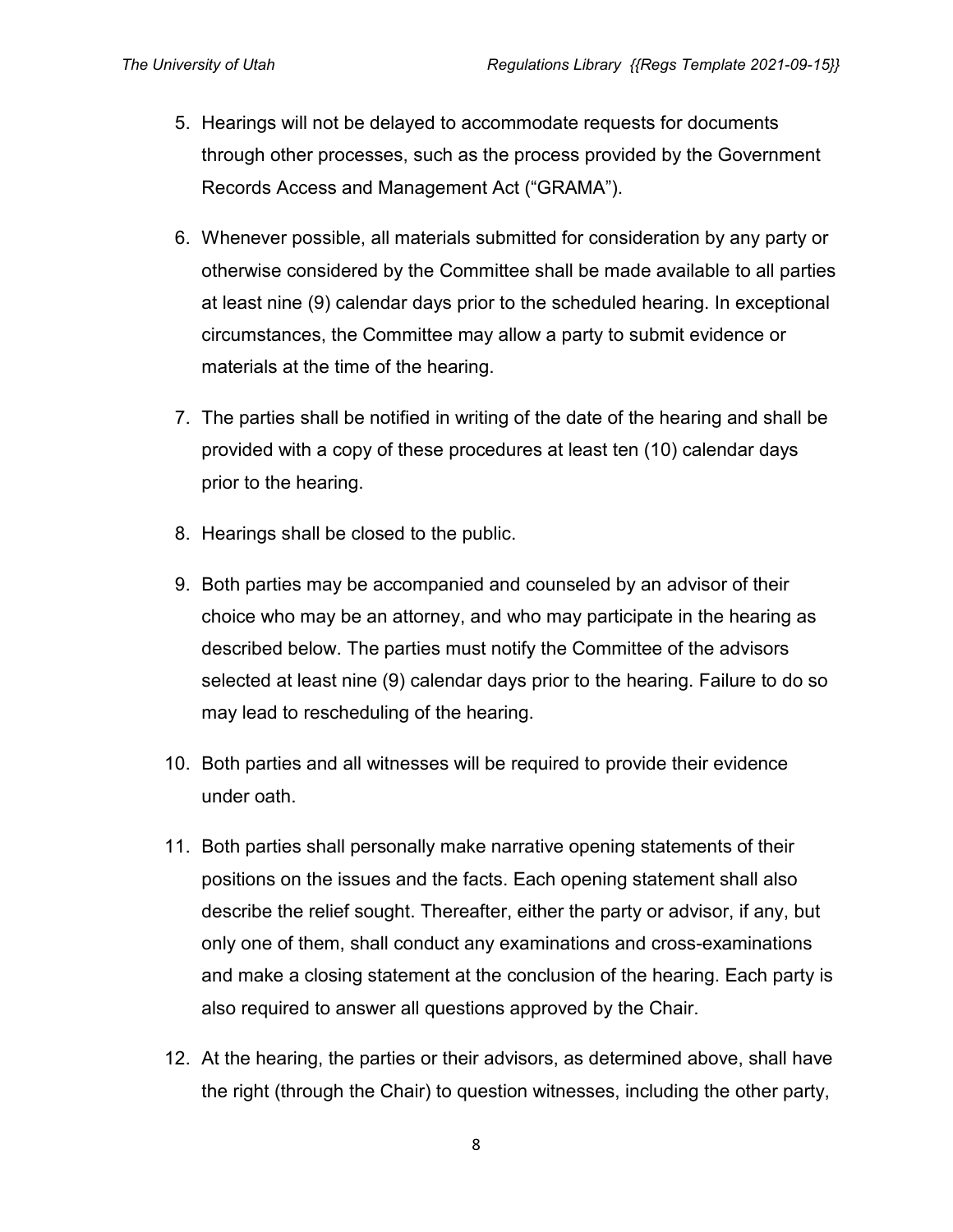to present evidence and call witnesses on their own behalf, in accordance with these procedures. The Committee members may also ask questions of any participant in the hearing at any time.

- 13. Attendance at the hearing:
	- a. If the employee who requested the hearing fails to attend the hearing without prior notification and good cause, the hearing committee will be dissolved and the original employment action will stand.
	- b. If good faith efforts to contact the employee prior to the hearing date are unsuccessful and it is reasonably believed that the employee will not attend, the hearing may be suspended. If the employee contacts Employee Relations by the time of the hearing or appears at the appointed time, the hearing will be rescheduled. Otherwise, the hearing committee will be dissolved and the original employment action will stand.
	- c. It is the responsibility of the employee who requested the hearing to ensure that Employee Relations has an accurate and current email address and telephone number for the employee throughout the grievance process. The employee is responsible to check for email periodically but at least every 48 hours throughout the grievance process.
	- d. If the respondent fails to attend, the hearing will be suspended until a University representative can be identified to fill this role.
- 14. The Committee shall not be bound by strict rules of legal evidence or procedure and may consider any evidence deemed relevant. Regardless of whether or not a party is represented by an advisor, the Committee may ask questions at any time of either party, and the parties (not their advisor) shall respond to the questions of the Committee.
- 15. The Committee shall not receive or consider "motions" or requests from the parties regarding exceptions to these guidelines or other matters. Any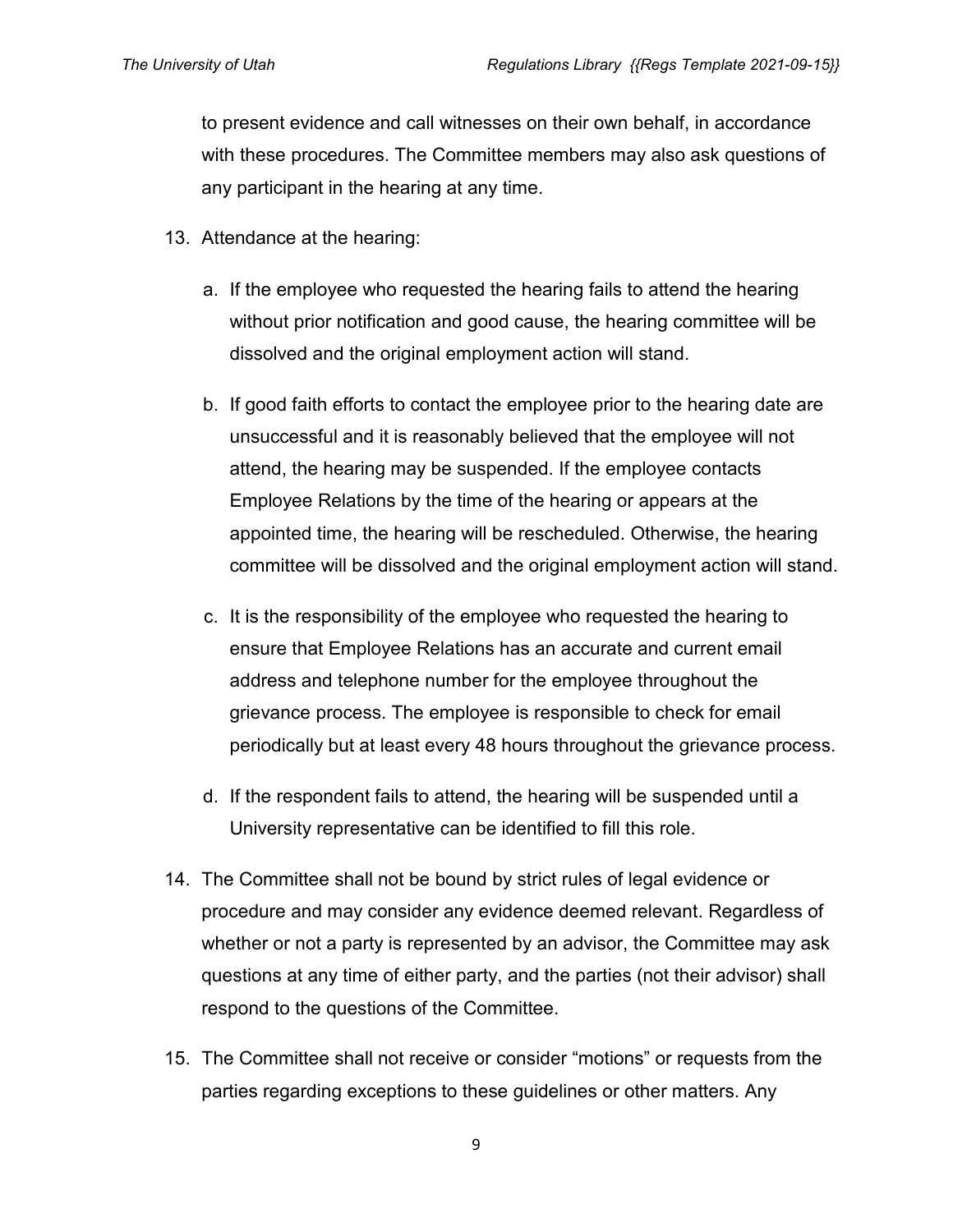requests will be directed to the Secretary, who will forward them to Human Resources for consideration.

- 16. The Office of General Counsel may provide a staff attorney to be present at hearings in order to provide guidance for the Committee on substantive law and procedural matters.
- 17. Human Resources may provide a staff member to be present at the hearings in order to provide assistance as needed.
- 18. Committee Chairs and other committee members are prohibited from discussing any matter related to the hearing with the parties or the witnesses, or with others who are not involved in the hearing process, before or after the hearing. Violations of confidentiality shall result in dismissal from the Committee and possible disciplinary action.
- 19. The parties shall not communicate directly to each other about the complaint.
- 20. Committee deliberations and voting shall be conducted in closed sessions from which all other persons are excluded. Upon request of any member of the Committee, votes shall be taken by secret written ballot.
- 21. Standard of Review: The Committee shall not substitute its judgment for the judgment of the supervisor in question. Rather, it is the Committee's responsibility to determine:
	- a. Was there a substantial violation or defect in the application of policy by the supervisor in taking the employment action against the complainant? Did any such violation or defect operate to deny the complainant basic fairness and due process?
	- b. Was the decision to take action justified within the bounds of reason, or was the decision arbitrary and capricious? (Did the supervisor give due consideration to the relevant facts and principles before taking the action?)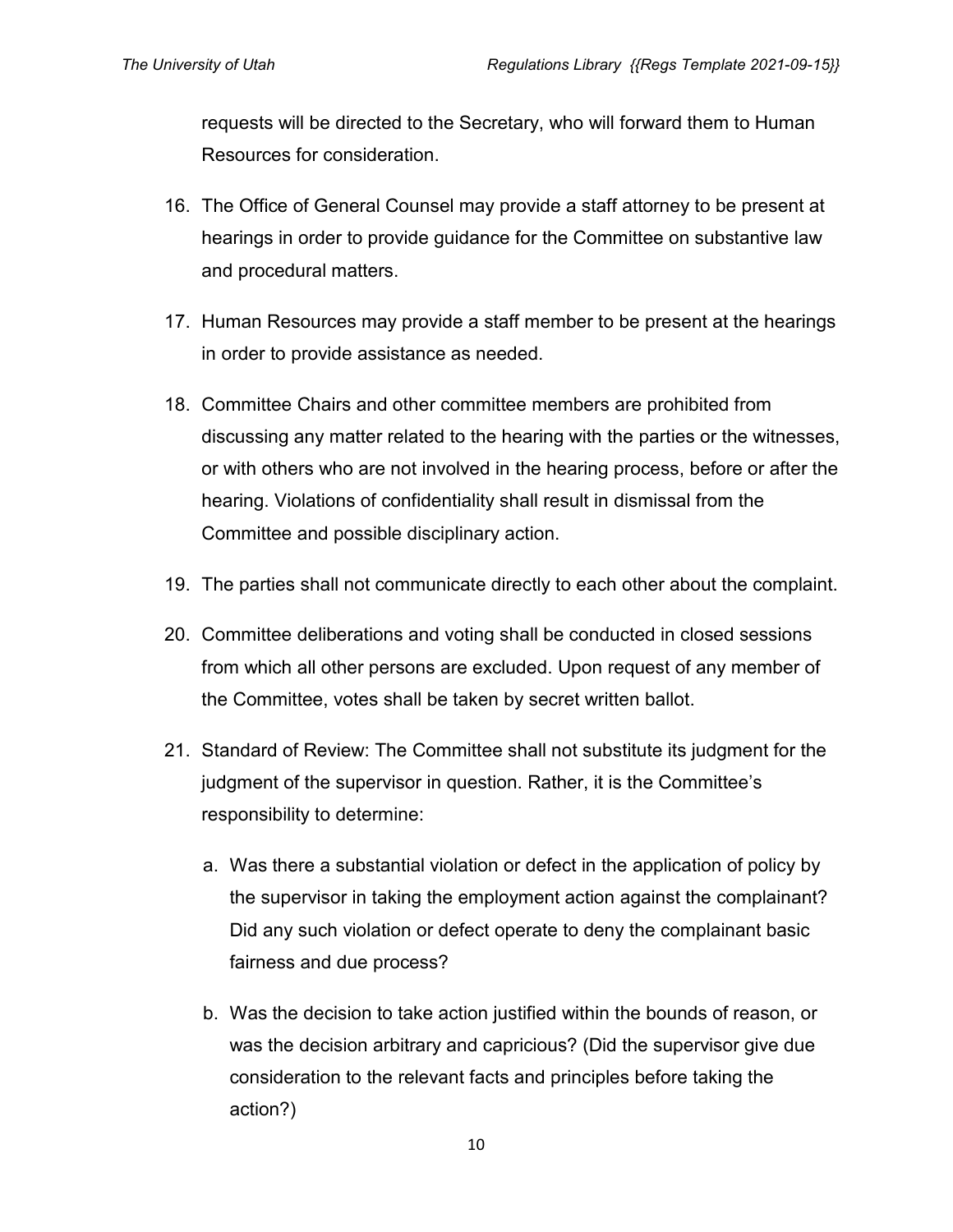- c. Was the level of disciplinary action within the bounds of reason, or was the decision arbitrary and capricious? (Did the supervisor provide an explanation for the action that included a rational connection between the facts, principles, and action?)
- 22. The employee has the burden of establishing by a preponderance of the evidence that a procedural defect, if any, operated to deny basic fairness and due process.
- 23. A majority vote by the members of the Committee who attended the hearing shall be required for decisions. The Chair shall be entitled to vote on all questions.
- 24. Prior to the hearing, Committee members shall review and consider all materials submitted by the parties carefully. Hearings shall be limited in time. Each party will have 45 minutes to present an opening statement, evidence, and a closing statement. This includes the time consumed by questions posed by or on behalf of the party and the answers to those questions, whether on direct or cross-examination. This does not include any time used for the Committee's questions. The Secretary will keep the time and periodically inform the parties of the time used. If there is more than one hearing on a matter, or if the hearing or deliberations continue over more than one session, the same members are to be present for all sessions.
- 25. The Committee shall make its findings of fact and its recommendations to the cognizant vice president within five (5) working days after the conclusion of the hearing.
- 26. Employee Relations shall send a copy of the Committee's findings and recommendations to the cognizant vice president or designee and to both parties.
- D. Vice Presidential Decision The cognizant vice president or designee shall consider all of the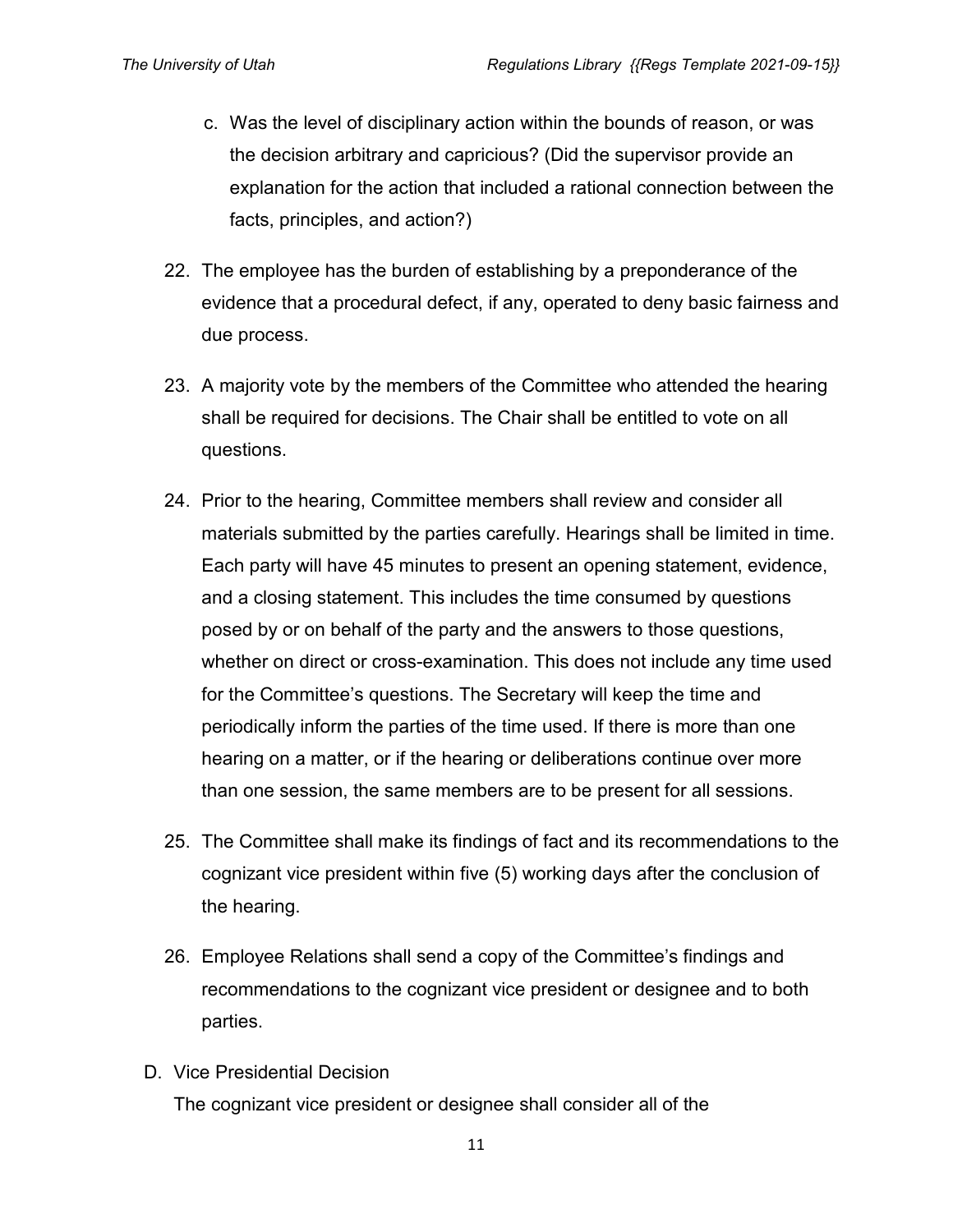documentation, including the findings and recommendations of the Committee. The vice president or designee may not base a decision on new information not presented at the hearing unless the nature of that information is fairly communicated to the parties and a reasonable opportunity to respond is given to the parties. The vice-president or designee may seek advice from advisors who were not involved in taking the action or making the decision under review. The Office of General Counsel staff attorney who advised the Committee may advise the vice president or designee on substantive law and procedural matters. Written notification of the vice president's or designee's decision should be communicated within ten (10) working days to the parties. The decision of the vice president or designee is final and binding.

*IV—VII Regulations Resource Information.*

*\*\*User Note: Parts IV-VII of this Regulation (and all other University Regulations) are Regulations Resource Information – the contents of which are not approved by the Academic Senate or Board of Trustees, and are to be updated from time to time as determined appropriate by the cognizant Policy Officer and the Institutional Policy Committee, as per Policy 1-001 and Rule 1-001.\*\**

#### **IV. Policies/ Rules, Procedures, Guidelines, Forms and other Related Resources**

- A. Policy 5-203
- B. Procedures, Guidelines, and Forms. [ *reserved* ]
- C. Other Related Resources. [ *reserved* ]

#### **V. References**

A. [ *reserved* ]

#### **VI. Contacts**

The designated contact officials for this Regulation are

- A. Policy Owners (primary contact person for questions and advice): Associate Vice President for Faculty and the Associate Vice President for Health Sciences.
- B. Policy Officers: Sr. Vice President for Academic Affairs and the S. Vice President for Health Sciences.